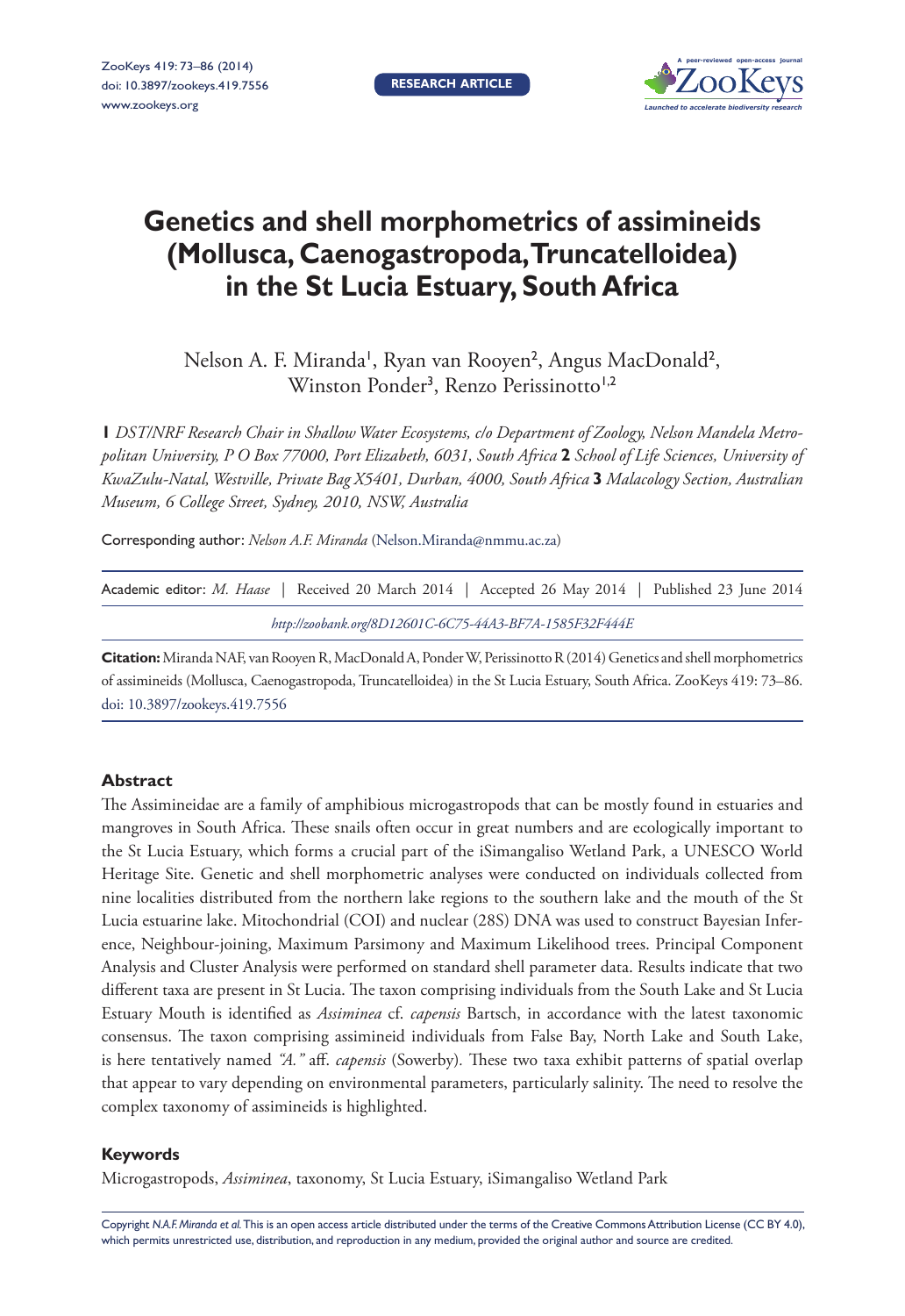## **Introduction**

Assimineidae is a poorly understood family of small amphibious gastropods, belonging to the superfamily Truncatelloidea (previously Rissooidea) (Criscione and Ponder 2013) and are found in estuaries, mangroves, freshwater springs, rivers, streams and terrestrial habitats such as forests, limestone areas and mountain sides (Abbott 1958; Millard and Broekhuysen 1970; Appleton 2002; Fukuda and Ponder 2003; Strong et al. 2008). Some assimineids are recorded inhabiting environments with salinities ranging from freshwater to seawater (Appleton 2002), with a species identified as *Assiminea bifasciata*  having been recorded in salinities ranging from 8.3 to 37.6 (Millard and Broekhuysen 1970). Assimineids can be traced to the mid-Tertiary of the Caenozoic Era (65-5 mya, Blair et al. 2001) but probably have a much longer fossil record. They are widely distributed throughout tropical and temperate regions of the world (Abbott 1958). Sometimes referred to as "sentinel snails", they tend to have brown shells with well-defined spires and are less than 10 mm in height (Appleton 2002). Most assimineids are gonochoristic and it is difficult to distinguish between different species (Appleton 2002). The taxonomy of assimineids is in a constant state of flux at both the specific and generic level. For example, the generic name *Assiminea* is used both broadly and in a more restricted sense (e.g. Fukuda and Ponder 2005, 2006; Hershler et al. 2007). While efforts have been made to genetically and morphologically describe assimineids occurring in some areas of the world (e.g. Abbott 1958; Fukuda and Ponder 2003, 2005), species occurring in South Africa require clarification although partial revisions have been attempted by Connolly (1939), Barnard (1963) and Brown (1994).

The St Lucia Estuary is the largest estuarine system in Africa, a Ramsar site of International Importance and forms part of South Africa's first UNESCO World Heritage Site, the iSimangaliso Wetland Park (Fielding et al. 1991; Cyrus and Vivier 2006). Lake St Lucia is a rich and diverse biological ecosystem (Pillay and Perissinotto 2008) with a number of endemic species (e.g. Carrasco and Perissinotto 2012; Daly et al*.*  2012). Assimineids are vitally important to the ecology of the St Lucia Estuary. They are historically a dominant component of the benthic invertebrate assemblages within the system and contribute towards the diet of various higher trophic organisms. Day et al. (1954) lists *Assiminea* sp. as common throughout the estuarine system. Millard and Broekhuysen (1970) reported *A. bifasciata* as common to all areas of the lake, dominating on mud banks, mangroves and aquatic vegetation. This occurred during a period of low salinity. In a survey of the benthic fauna of the St Lucia system following a high salinity period, Boltt (1975) stated that *A. bifasciata* was by far the most dominant species present (in terms of biomass and numbers) and also served as an important dietary component for the macrobenthic community. In a review of benthic surveys in St Lucia, Owen et al. (2010) list *Assiminea* sp. as having been present in all sampling endeavours since 1948. Gut content analyses of iliophagus fish in the St Lucia Estuary revealed that *A. bifasciata* was a significant component of the diet of several species, including *Chanos chanos*, *Mugil cephalus*, *Liza macrolepis* and *Liza dumerilii* (Whitfield and Blaber 1978). *Assiminea* is also one of the main sources of food for the newly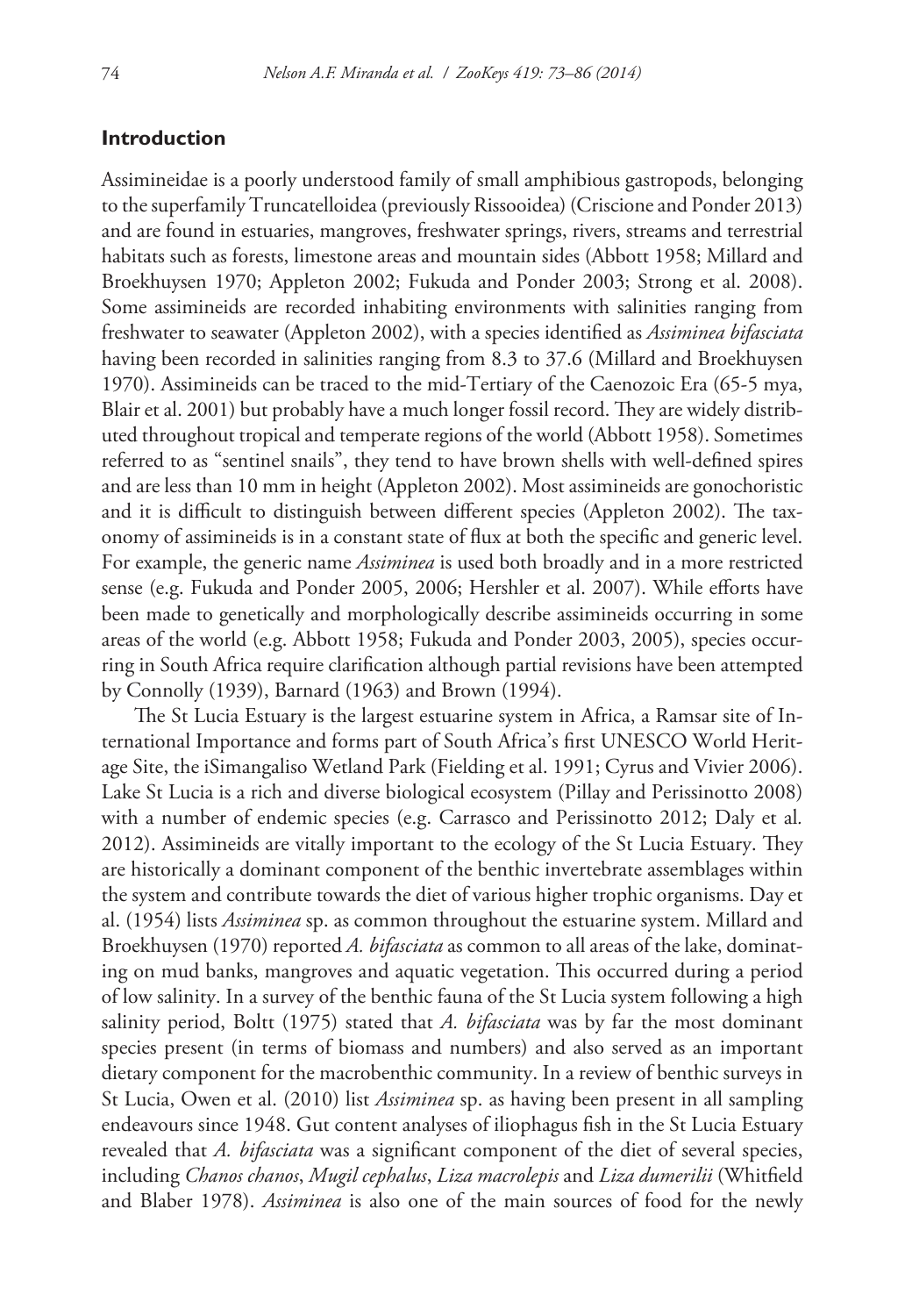described species of sea anemone, *Edwardsia isimangaliso*, which is regarded as microendemic to the system (Daly et al*.* 2012).

While the ecological importance of *Assiminea* is widely recognised, there are inconsistencies in the literature in terms of what species are present in the St Lucia Estuary. Much of the earlier literature refers to *A. bifasciata* as the only species of *Assiminea*  present in the system (Day et al. 1954; Millard and Broekhuysen 1970; Boltt 1975; Whitfield and Blaber 1978). *A. sinesis* was also recorded from KwaZulu-Natal in early surveys (Abbott 1958), however subsequent literature makes little reference to this species. More contemporary literature makes mention of *A. ovata* (Miranda et al. 2011; Carrasco et al. 2012; Daly et al. 2012). This is due to a change in the taxonomic status of *A. bifasciata* to *A. ovata*, as reported in Appleton (2002). However, *A. globifera*  (Taylor et al. 2006) and *A. durbanensis* (Weerts 1993) have also been reported from St Lucia. One of the latest surveys lists three species of assimineids in St Lucia (MacKay et al. 2010). Other recent studies make reference to *Assiminea* sp. (Pillay and Perissinotto 2008; Owen et al. 2010), supposedly due to the difficulties encountered with identifying the species.

The present study is the first to address the genetics and shell morphometrics of assimineids in the St Lucia Estuary. The aim is to determine the number of distinct taxonomic groups that are present and resolve taxonomic inconsistencies in the literature. This is done by comparing the nuclear and mitochondrial DNA, as well as shell dimensions of individuals of nine different microgastropod populations present inside the system. The specific techniques chosen for this investigation have been used successfully to resolve similar inconsistencies involving assimineids in the Rio Grande region of Mexico (Hershler et al. 2007). It is hypothesised that the assimineids of St Lucia comprise several distinct phylogenetic groups.

## **Methods**

**Study Site.** The St Lucia Estuary (28°23'S, 32°24'E) covers an area of approximately 350 km2 (Taylor et al. 2006) and is Africa's largest estuarine lake (Cyrus 1988). The system is comprised of three large shallow (average 0.9 m depth) lakes, namely False Bay, North Lake and South Lake (Fig. 1). Salinities can range from oligohaline (salinity 0-5) to hypersaline levels (salinity >100) over the course of a number of years (Day et al*.* 1954; Cyrus 1988, 2010). During periods of low freshwater input and high evaporative water loss, the system exhibits a reverse salinity gradient: a lower salinity can be recorded in the southern regions closer to the mouth, whereas the northern regions of the system tend to become hypersaline. Droughts occur on an almost decadal basis (Taylor et al. 2006). At the time of the present study, St Lucia was emerging from the most severe drought event on record. This dry period ended with freshwater input from Cyclone Irina in March 2012, which led to a system-wide drop in salinity resulting in near marine levels in the northern regions and fresh and brackish conditions prevailing in the southern regions of the system.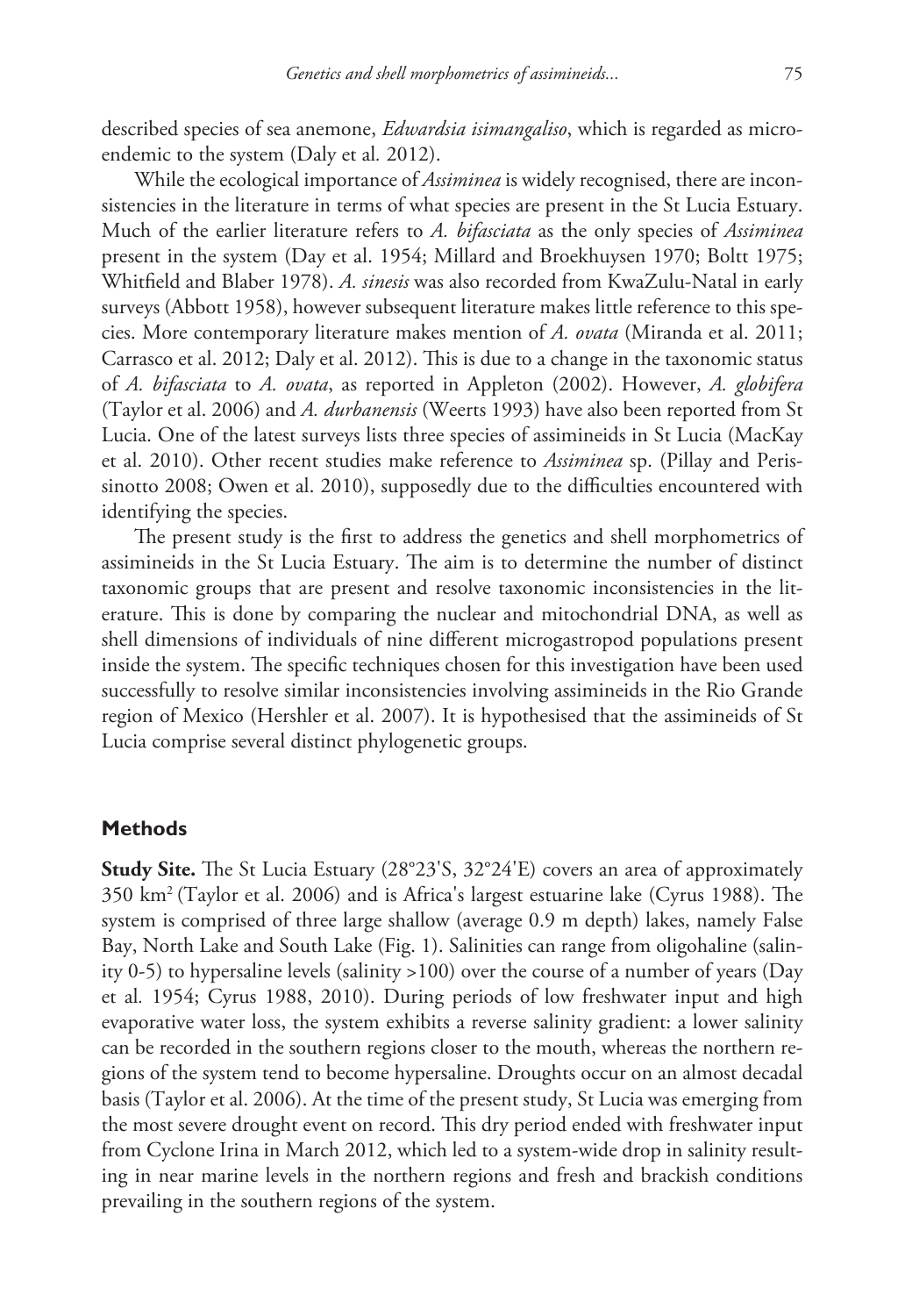

**Figure 1.** Map of St Lucia Estuary. Sample localities are indicated by arrows and dots (Modified from Miranda et al. 2010).

**Sampling.** Specimens from 8 populations were collected by net and by hand at 6 localities in the St Lucia Estuary in July and October 2012 (Fig. 1). Snails were collected from two sites at Lister's Point, False Bay, (Site A: 27°58'10.66"S, 32°23'5.57"E and Site B: 27°58'22.30"S, 32°22'28.24"E). Hell's Gate (28°0'51"S, 32°26'48"E) and Fani's Island populations (28°6'34"S, 32°26'03"E) represent the North Lake samples. The False Bay and North Lake region is characterised by highly fluctuating salinities and periodic hypersaline conditions (see Table 1). Charter's Creek (28°11'52"S,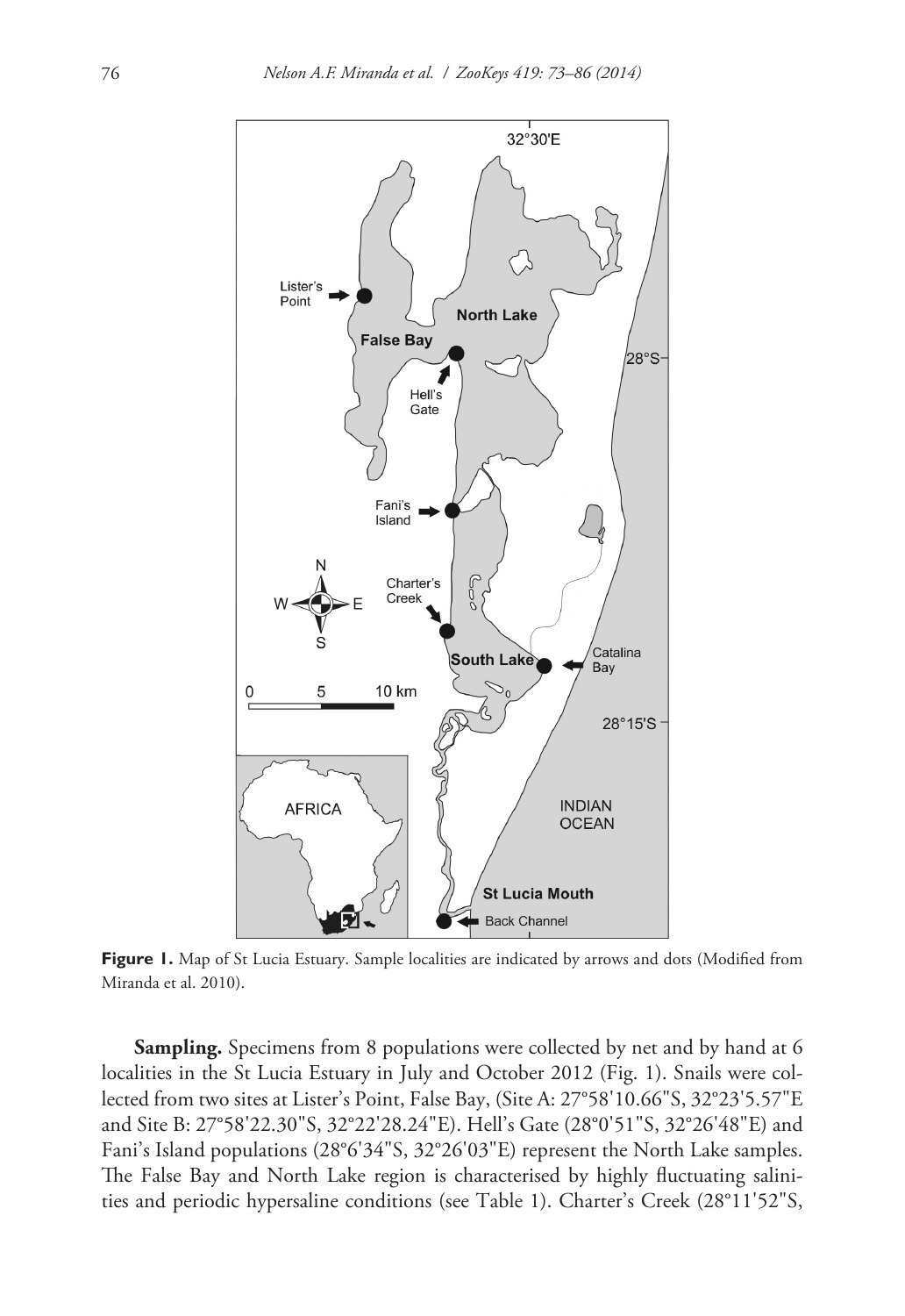|                           | <b>False Bay and North</b><br>Lake region | South Lake<br><b>Western Shores</b> | <b>South Lake</b><br><b>Eastern Shores</b> | <b>St Lucia Mouth</b><br>region |
|---------------------------|-------------------------------------------|-------------------------------------|--------------------------------------------|---------------------------------|
| Temperature $(^{\circ}C)$ | 19.79-37.49                               | 21.26-34.98                         | 17.56-32.41                                | 15.44-27.29                     |
| Salinity                  | 39.62-92.20                               | $4.74 - 12.46$                      | $3.07 - 9.66$                              | $8.87 - 14.42$                  |
| pН                        | $8.27 - 8.76$                             | $8.53 - 9.14$                       | $8.23 - 9.27$                              | $8.30 - 9.20$                   |
| Dissolved oxygen (mg/L)   | $5.27 - 7.96$                             | $7.33 - 9.05$                       | $6.18 - 9.32$                              | $6.63 - 9.23$                   |
| Turbidity (NTU)           | 144.60-270.45                             | 129.65-308.60                       | $0.70 - 124.35$                            | 16.45-111.83                    |

Table 1. Ranges of physico-chemical parameters in the St Lucia Estuary, measured during 2012.

32°25'05"E) and Catalina Bay (28°13'29"S, 32°29'12"E) samples comprised populations of both larger *Assiminea* cf. *capensis* Bartsch and a smaller species similar to a species originally named *Rissoa capensis* Sowerby and here tentatively named "*A.*" aff. *capensis* (Sowerby) that could thus be separated based on shell height (SH) (see also Table 3). These make up the samples from South Lake, a more stable environment with lower salinities (Table 1) due to higher freshwater input. At the St Lucia mouth, snails were collected from the Back Channel (28°23'45"S, 32°25'09"E) only in October 2012. All specimens were preserved in absolute ethanol prior to analyses.

**Molecular analysis.** Between 4 and 11 individuals from each population were sampled for nuclear and mitochondrial DNA analysis. Genomic DNA was isolated using a Zymogen© extraction kit using the solid tissue protocol and extracted from the remainder of the samples using the entire specimen and following a phenol extraction protocol. Universal primers COIL1490 and COIH2198 were used to amplify and sequence 506 base pair regions of mitochondrial cytochrome c oxidase subunit I (COI) (Folmer et al. 1994). COI amplification followed the protocol: 95 °C for three minutes, followed by 36 cycles (30 seconds at 94°C, 30 seconds at 40°C and one minute at 72°C), followed by a final extension step at 72°C for 10 minutes. A 728 base pair region of 28S rRNA was amplified and sequenced using D6R and D23F primers (Park and Ó Foighil 2000). The 28S rRNA amplification followed the following protocol: initial denaturing at 95°C for three minutes, followed by 36 cycles (30 seconds at 94°C, 30 seconds at 60°C and one minute at 72°C) and additional extension at 72°C for 10 minutes. PCR reactions consisted of 12.5 µl EconoTaq ®, 9.82 µl PCR water, 2 µl Buffer, 1.8 µl MgCL, 1 µl BSA, 0.84 µl of each primer (relevant to the DNA being amplified), 0.2 µl SuperTherm Taq® and 1 µl DNA extract. Some samples required reamplification and 28S rRNA samples required gel extraction.

Sequencing was done at Inqaba Biotech Industries (Pretoria, South Africa) with an ABI 3730 Capillary Sequencer using Big Dye technology. Sequences were edited using BioEdit (v7.0.9.0) (Hall 1999) and haplotypes generated, and molecular diversity indices calculated, with DnaSP (v4.90.1) (Rozas et al*.* 2003). An AMOVA was performed with GenAlEx (v6.4) in order to determine molecular variance between samples (Peakall and Smouse 2005). Maximum parsimony (MP), neighbour-joining (NJ), maximum likelihood (ML) and Bayesian Inference methods were used to infer phylogenetic relationships. PAUP (v4.0b10) was used to perform the MP, NJ and ML analyses (Swofford 1998) while the Bayesian analyses were done using MrBayes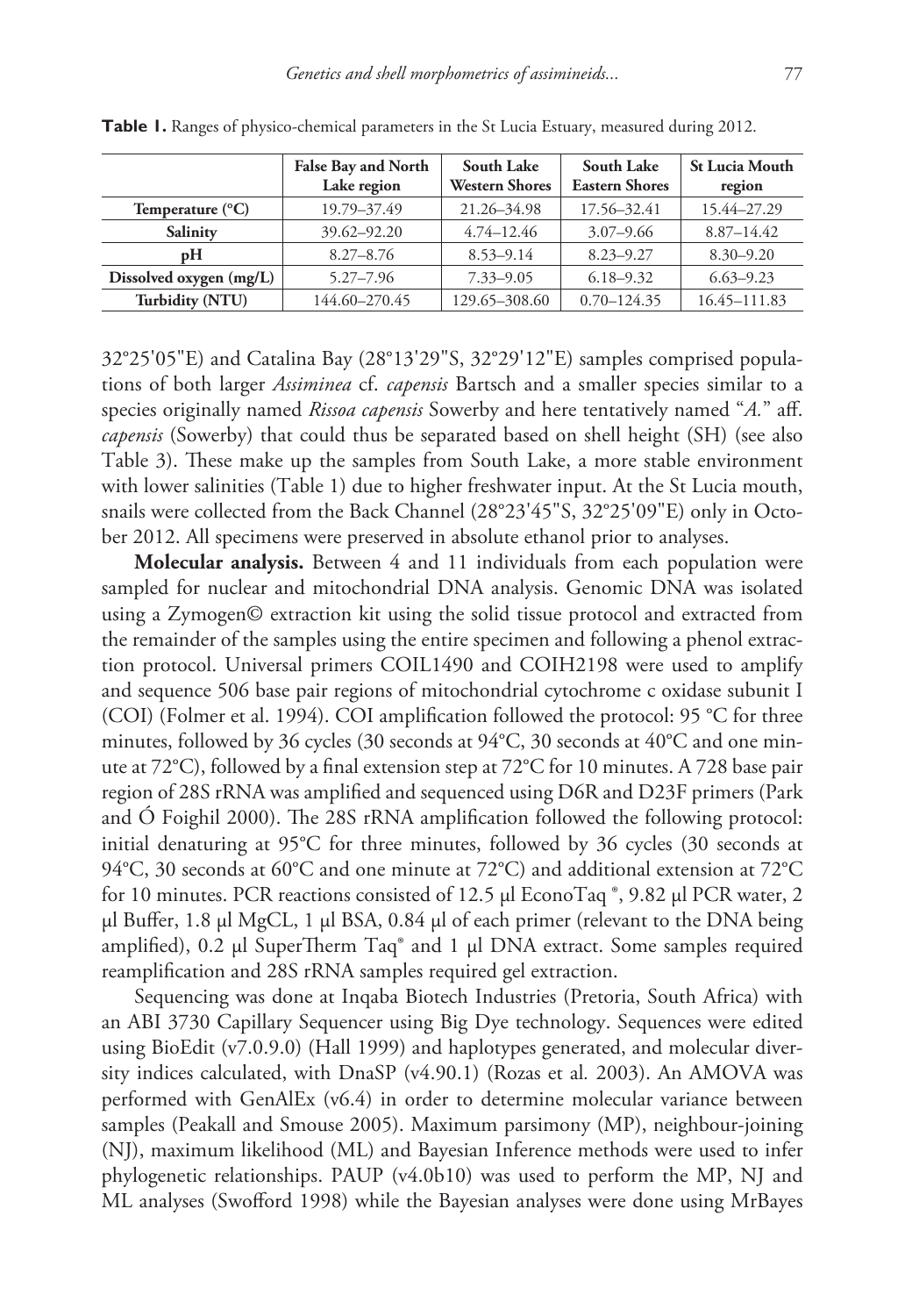(v3.1.2) (Huelsenbeck and Ronquist 2001). Modeltest (v3.7), under the Akaike Information Criterion (Posada and Crandall 2005), selected a HKY model for construction of the NJ and ML trees  $(A = 0.275; C = 0.178; G = 0.161; T = 0.387; Ti/tv$  ratio = 12.438 and rates = equal) for COI and K80 for 28S (A = 0.202; C = 0.257; G = 0.261;  $T = 0.280$ ; Ti/tv ratio = 2.283 and rates = equal). 1000 bootstrap replicates were used to evaluate node support for trees. The tree bisection-reconnection algorithm was used to generate ML and MP trees. COI trees were rooted with the out-group *Pseudomphala latericea*. 28S trees were rooted with *P. miyazakii*, with *Paludinellassiminea japonica* as an additional out-group. Bayesian analyses comprised of two independent runs of four simultaneous Markov Chain Monte Carlo chains. Bayesian analyses were run for 20 000 000 generations and a sample frequency of 1000 generations with a *burn-in* of 25%. The "sump" command was used in MrBayes and Tracer v1.6 (Rambaut and Drummond: [http://evolve.zoo.ox.ac.uk/software.html?id=tracer\)](http://evolve.zoo.ox.ac.uk/software.html?id=tracer) were used to evaluate the convergence and *burn-in* for likelihood values for post-analysis trees and parameters. The "sumt" command in MrBayes was used to calculate posterior probabilities for trees remaining after *burn-in.*

**Morphometric analysis.** Standard shell parameters were measured and compared between individuals from different localities. Adult individuals were selected from amongst the largest specimen in each sample. Sexual dimorphism was not addressed. 25 individuals from each population were used for morphometrical analysis. Micrographs were taken using a Nikon AZ100 stereo microscope. Snail shells were mounted and orientated with the spiral facing upwards and the aperture facing the optical lens. NIS-Elements (v3.2.00) digital measuring software was used to take measurements. The height and width of the shell (SH, SW), body whorl height (BWH) and aperture height and width (AH, AW) were measured. The number of shell whorls (Whorl) was counted. In addition the ratios of SW/SH, BWH/SH and AH/SH were calculated (Hershler et al. 2007). Primer 6© (v6.1.6) was used to conduct a Principal Component Analysis (PCA) on the normalised data. A SIMPROF cluster analysis using Euclidian distances was carried out in order to group similar samples (Clarke and Gorley 2001).

#### **Results**

**Molecular analysis.** The results of the AMOVA and molecular diversity data are summarised in Table 2. This revealed that for both COI and 28S, the vast majority of the molecular variation (78%) occurred between the populations, with just over 20% occurring within. A high diversity was also found amongst haplotypes but with little variation within. This can be seen by the high haplotype diversity and relatively low variance for both genes (Table 2).

The COI data set yielded 11 haplotypes (Table 2) with 98 variable sites, 87 of which were parsimony informative. The average G+C content was 37%. Haplotype 1 was the most common and was represented by individuals from both Lister's Point sites. All other haplotypes were represented by 1-3 individuals from single populations.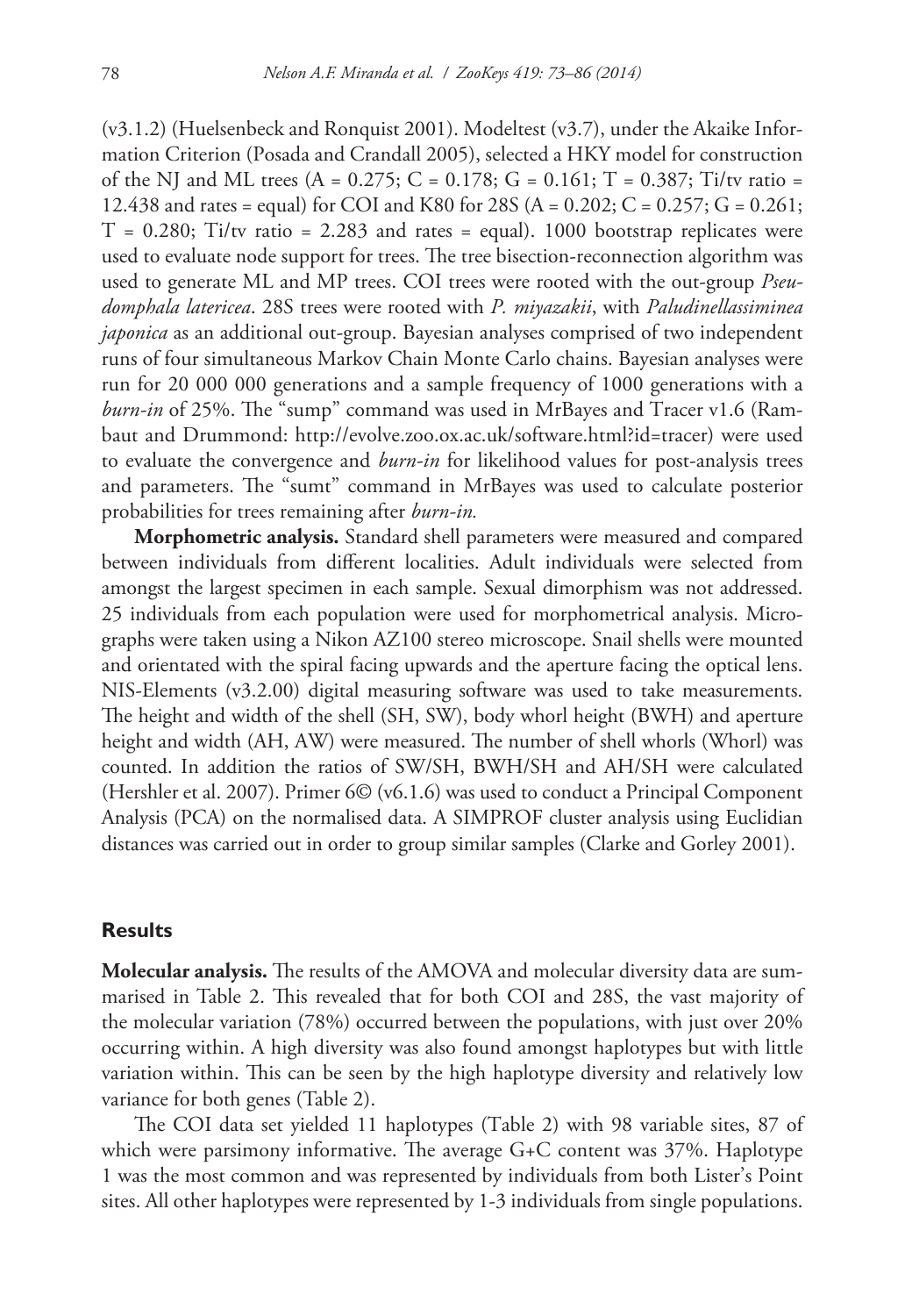|                                 | <b>28S</b>           | <b>COI</b>            |
|---------------------------------|----------------------|-----------------------|
| <b>Molecular Diversity Data</b> |                      |                       |
| Haplotypes Generated            | 18                   | 11                    |
| G+C Content                     | 0.633                | 0.370                 |
| Variable Sites                  | 30                   | 16                    |
| Parsimony Informative Sites     | 18                   | 14                    |
| <b>Haplotype Diversity</b>      | 0.769                | 0.882                 |
| Haplotype Variance              | 0.00305              | 0.00414               |
| Nucleotide Diversity            | 0.00788              | 0.09162               |
| Nucleotide Variance             | $1.2 \times 10^{-6}$ | $6.92 \times 10^{-5}$ |
| Tajima's D                      | $-0.83178$           | 2.497                 |
| <b>AMOVA</b>                    |                      |                       |
| Variance among populations      | 78%*                 | 96%                   |
| Variance within populations     | $22\%$ <sup>*</sup>  | 4%                    |

Table 2. Molecular diversity and AMOVA data for 28S and COI (\*denotes statistical significance).

All phylogenetic analyses strongly supported the separation of the False Bay (Lister's Point, i.e. *"A."* aff. *capensis* (Sowerby)) and South Lake (Charter's Creek and Catalina Bay, i.e. *A.* cf. *capensis* Bartsch) samples into distinct clades, with supporting bootstrap values of 100% NJ and MP, 98% for ML and 1.0 for Bayesian inference (Fig. 2). All trees showed weak to moderate support for sub clades including Haplotype 2 and 3. All trees showed weak to moderate support for a Haplotype 6, 8 and 9 sub clade and Bayesian inference and MP trees for a Haplotype III and VI sub clade. The average variance between the two regions was 86.23 base pairs, which equates to a 17.04% genetic variance (Table 2).

The 28S data set yielded 18 haplotypes (Table 2) with 30 variable sites, 18 of which were parsimony informative. The average G+C content was 63.3%. Haplotype 7 was the most common (27 individuals) and was represented by all individuals from all populations, except the large Charter's Creek, large Catalina Bay and Back Channel individuals. Phylogenetic analyses showed varying support for the separation of two clades (Fig. 3). The first clade was made up entirely of all the individuals from the large Charter's Creek, large Catalina Bay and Back Channel individuals (i.e. *A.* cf. *capensis* Bartsch). This clade was strongly supported by all phylogenetic analyses with the exception of ML. The MP and NJ trees showed strong support for the separation of a second clade. This clade was made up entirely of all samples from the other four populations (i.e. *"A."* aff. *capensis* (Sowerby)). All trees differed only slightly in the position of the branches within the clades.

**Morphometric analysis.** Generally larger shell sizes (SH, SW, BWH, AH and AW) were recorded for *A.* cf. *capensis* Bartsch in comparison to *"A."* aff. *capensis* (Sowerby) (Table 3). Adult *A.* cf. *capensis* also tended to have a greater number of whorls (Whorl) (Table 3). However, the *A.* cf. *capensis* populations from Back Channel, Charter's Creek and Catalina Bay were grouped separately from the *"A."* aff. *capensis* populations at Lister's Point, Hell's Gate, Fani's Island, Charter's Creek and Catalina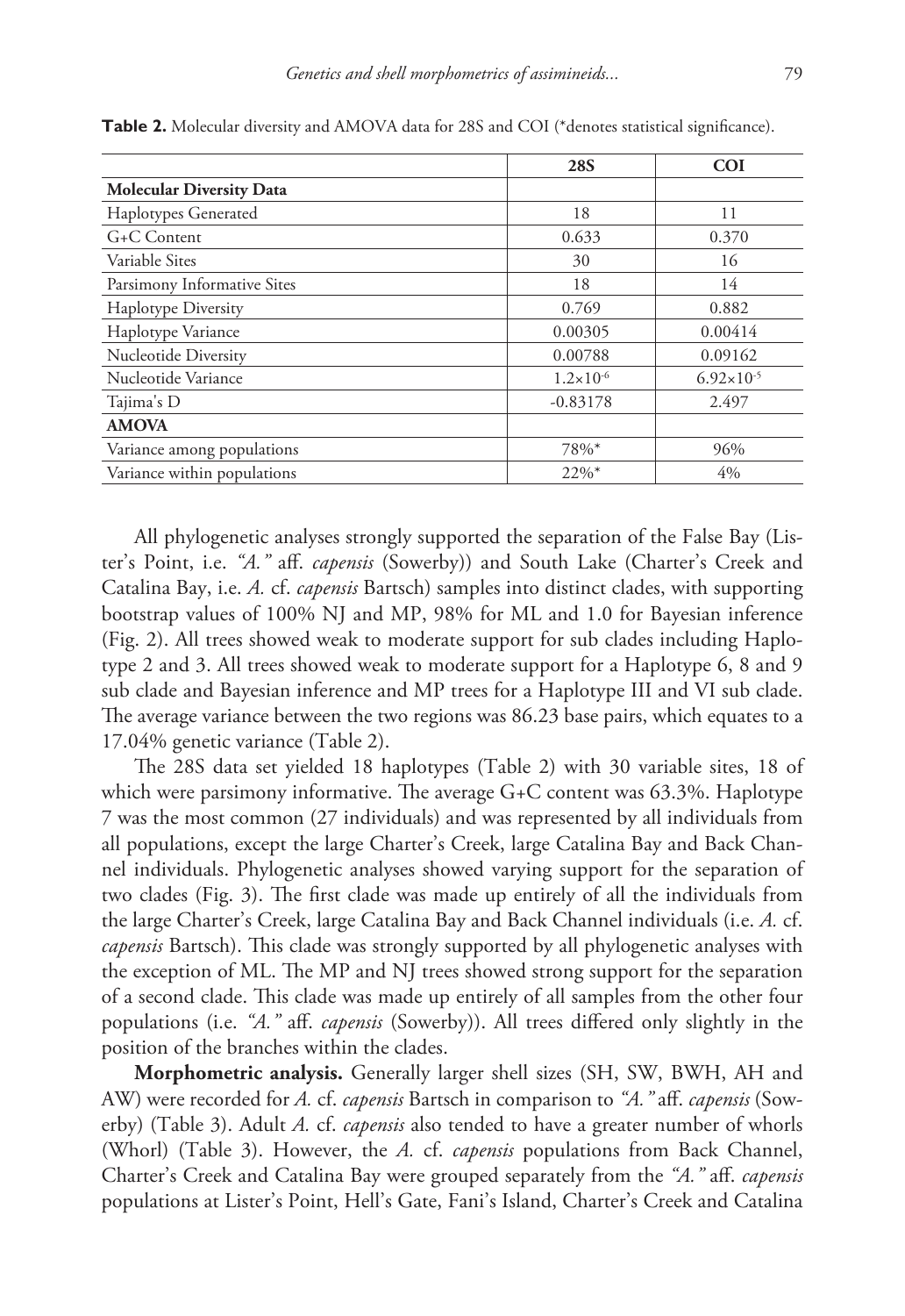

 $\pm$  0.100 expected changes per site





**Figure 3.** Bayesian Inference tree for 28S data. Support values are as follows: Bayesian Inference/ML/MP/NJ.

Bay, on the basis of shell morphometry in the cluster analysis (Fig. 4). The first two principal components (PCs) accounted for 89.1% of the total variation in shell morphometry (Table 4). All the shell dimensions recorded loaded high in PC1 and the ratios loaded high in PC2. This would suggest that samples are separated primarily on the basis of size (PC1) and shape (PC2).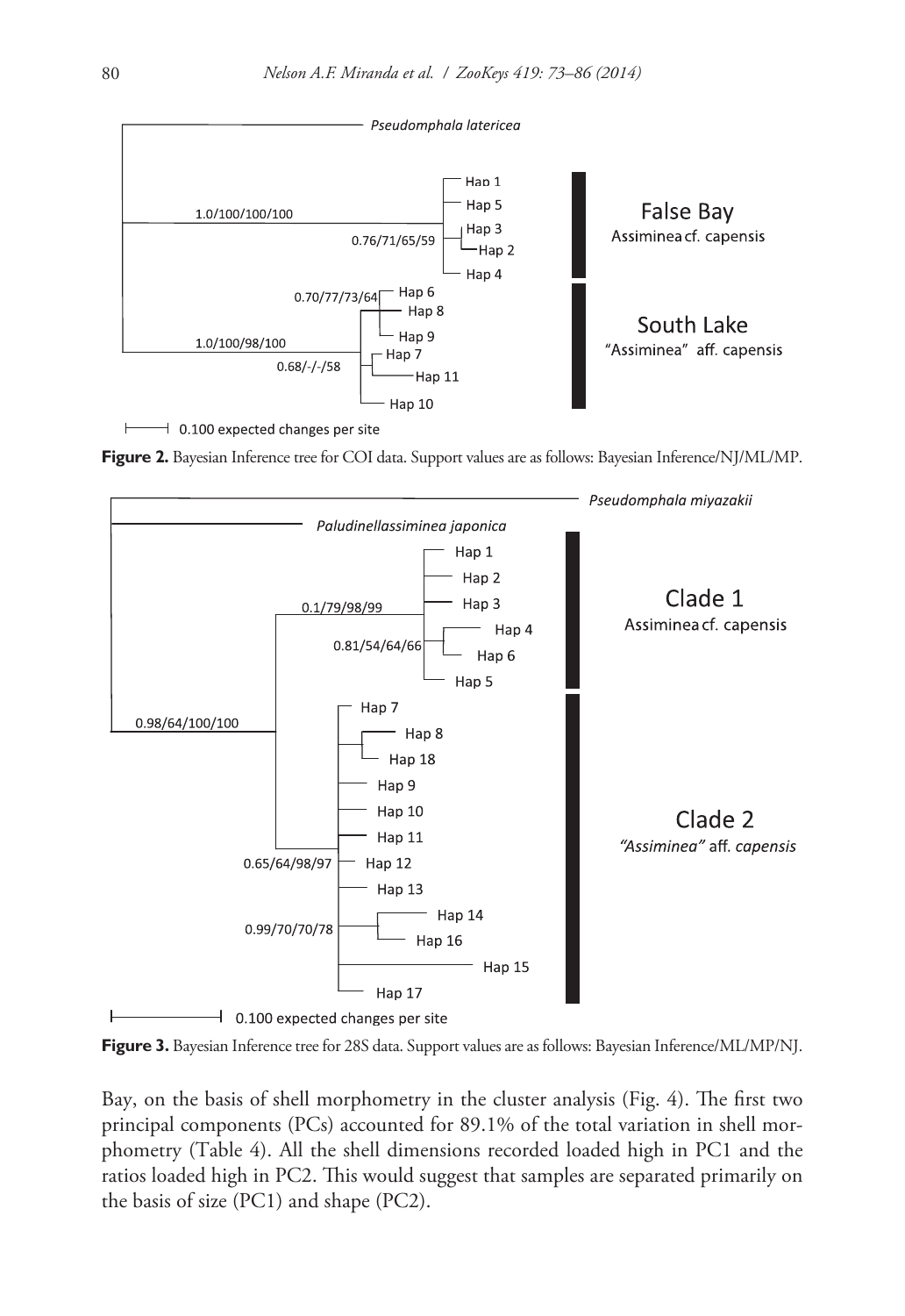|                  |                           | Assiminea cf. capensis |                        | "Assiminea" aff. capensis |                                                                                         |                  |                                                                                                                                               |                 |  |
|------------------|---------------------------|------------------------|------------------------|---------------------------|-----------------------------------------------------------------------------------------|------------------|-----------------------------------------------------------------------------------------------------------------------------------------------|-----------------|--|
|                  | Charter's<br><b>Creek</b> | Catalina<br>Bay        | <b>Back</b><br>Channel | Lister's<br>Point         | Hell's Gate                                                                             | Fani's<br>Island | Charter's<br><b>Creek</b>                                                                                                                     | Catalina<br>Bay |  |
| Parameter        |                           |                        |                        |                           |                                                                                         |                  |                                                                                                                                               |                 |  |
| <b>SH</b>        |                           |                        |                        |                           |                                                                                         |                  | $3.82 \pm 0.25$   $3.99 \pm 0.32$   $3.86 \pm 0.66$   $2.22 \pm 0.18$   $1.22 \pm 0.19$   $1.70 \pm 0.20$   $1.26 \pm 0.12$   $1.07 \pm 0.06$ |                 |  |
| <b>SW</b>        |                           |                        |                        |                           |                                                                                         |                  | $2.52 \pm 0.16$ $2.73 \pm 0.19$ $2.42 \pm 0.35$ $1.30 \pm 0.89$ $0.81 \pm 0.10$ $1.04 \pm 0.11$ $0.79 \pm 0.06$ $0.67 \pm 0.03$               |                 |  |
| <b>BWH</b>       |                           |                        |                        |                           |                                                                                         |                  | $2.67 \pm 0.16$ $2.90 \pm 0.24$ $2.70 \pm 0.43$ $1.52 \pm 0.12$ $0.92 \pm 0.13$ $1.22 \pm 0.13$ $0.93 \pm 0.07$ $0.83 \pm 0.05$               |                 |  |
| AH               |                           |                        |                        |                           |                                                                                         |                  | $1.81 \pm 0.15$   $1.97 \pm 0.17$   $1.85 \pm 0.26$   $0.98 \pm 0.08$   $0.61 \pm 0.08$   $0.75 \pm 0.08$   $0.58 \pm 0.06$   $0.49 \pm 0.03$ |                 |  |
| AW               |                           |                        |                        |                           | $1.59 \pm 0.14$   $1.73 \pm 0.15$   $1.47 \pm 0.21$   $0.81 \pm 0.06$   $0.49 \pm 0.07$ |                  | $0.63 \pm 0.06$   $0.48 \pm 0.05$   $0.41 \pm 0.02$                                                                                           |                 |  |
| Whorl            | $6.00 \pm 0.01$           |                        |                        |                           | $(4.80 \pm 0.41)$ 6.04 $\pm$ 0.20   4.94 $\pm$ 0.33   4.00 $\pm$ 0.01                   | $4.80 \pm 0.41$  | $4.20 \pm 0.41$ $3.92 \pm 0.28$                                                                                                               |                 |  |
| SW/<br><b>SH</b> |                           |                        |                        |                           |                                                                                         |                  | $0.66 \pm 0.03$ $0.68 \pm 0.03$ $0.63 \pm 0.03$ $0.59 \pm 0.03$ $0.67 \pm 0.04$ $0.62 \pm 0.04$ $0.63 \pm 0.02$ $0.63 \pm 0.03$               |                 |  |
| BWH/<br>SH.      |                           |                        |                        |                           |                                                                                         |                  | $0.70 \pm 0.02$ $0.73 \pm 0.03$ $0.70 \pm 0.02$ $0.69 \pm 0.03$ $0.76 \pm 0.04$ $0.72 \pm 0.04$ $0.75 \pm 0.03$ $0.77 \pm 0.03$               |                 |  |
| AH/<br><b>SH</b> | $0.42 \pm 0.02$           | $0.433 \pm$<br>0.02    |                        |                           |                                                                                         |                  | $0.38 \pm 0.02 \times 0.37 \pm 0.02 \times 0.40 \pm 0.03 \times 0.37 \pm 0.03 \times 0.38 \pm 0.03 \times 0.39 \pm 0.02$                      |                 |  |

**Table 3.** Shell parameters (mean ± standard deviation) of populations of *Assiminea* cf. *capensis* and *"Assiminea"* aff. *capensis* occurring in the St Lucia Estuary during 2012.

Measuring units are in mm. Sample size is 25 for each population and locality.

| Variable    | PC1      | PC <sub>2</sub> | PC <sub>3</sub> | PC4      | PC <sub>5</sub> |
|-------------|----------|-----------------|-----------------|----------|-----------------|
| <b>SH</b>   | $-0.407$ | 0.048           | $-0.147$        | 0.106    | $-0.057$        |
| <b>SW</b>   | $-0.408$ | $-0.038$        | $-0.097$        | 0.082    | $-0.134$        |
| <b>BWH</b>  | $-0.406$ | $-0.001$        | $-0.231$        | 0.091    | $-0.044$        |
| AH          | $-0.407$ | $-0.021$        | $-0.16$         | 0.074    | $-0.056$        |
| AW          | $-0.408$ | $-0.049$        | $-0.077$        | 0.167    | 0.028           |
| Whorl       | $-0.326$ | 0.251           | 0.184           | $-0.823$ | 0.345           |
| SW/SH       | $-0.102$ | $-0.602$        | 0.328           | $-0.334$ | $-0.63$         |
| BWH/SH      | 0.179    | $-0.495$        | $-0.761$        | $-0.305$ | 0.205           |
| AH/SH       | $-0.148$ | $-0.568$        | 0.405           | 0.242    | 0.644           |
| Eigenvalues | 5.91     | 2.11            | 0.441           | 0.289    | 0.239           |
| % Cum Var   | 65.7     | 89.1            | 94              | 97.2     | 99.9            |

Table 4. Factor loadings from principal component analysis for normalised data.

# **Discussion**

Molecular (COI and 28S) as well as shell morphometric analyses support a clear distinction of two clades within the assimineids occurring in the St Lucia estuarine lake during the study period (Figures 2-4). There is a large divergence in mitochondrial DNA (17.04%) and the variance in the slower evolving nuclear rDNA between the two clades. The divergence in the COI gene is greater than that previously shown for other congeneric truncatelloidean gastropods, which ranged from 1.1 to 14.8% (e.g. Hershler et al. 1999; Liu and Hershler 2005; Hershler et al. 2006, 2007). At least two distinct species exist in the St Lucia Estuary. These two separate species have tentatively been identified as *Assiminea* cf. *capensis* Bartsch (the larger-sized Charter's Creek, Catalina Bay and Back Channel populations) and *"A."* aff. *capensis* (Sowerby) (the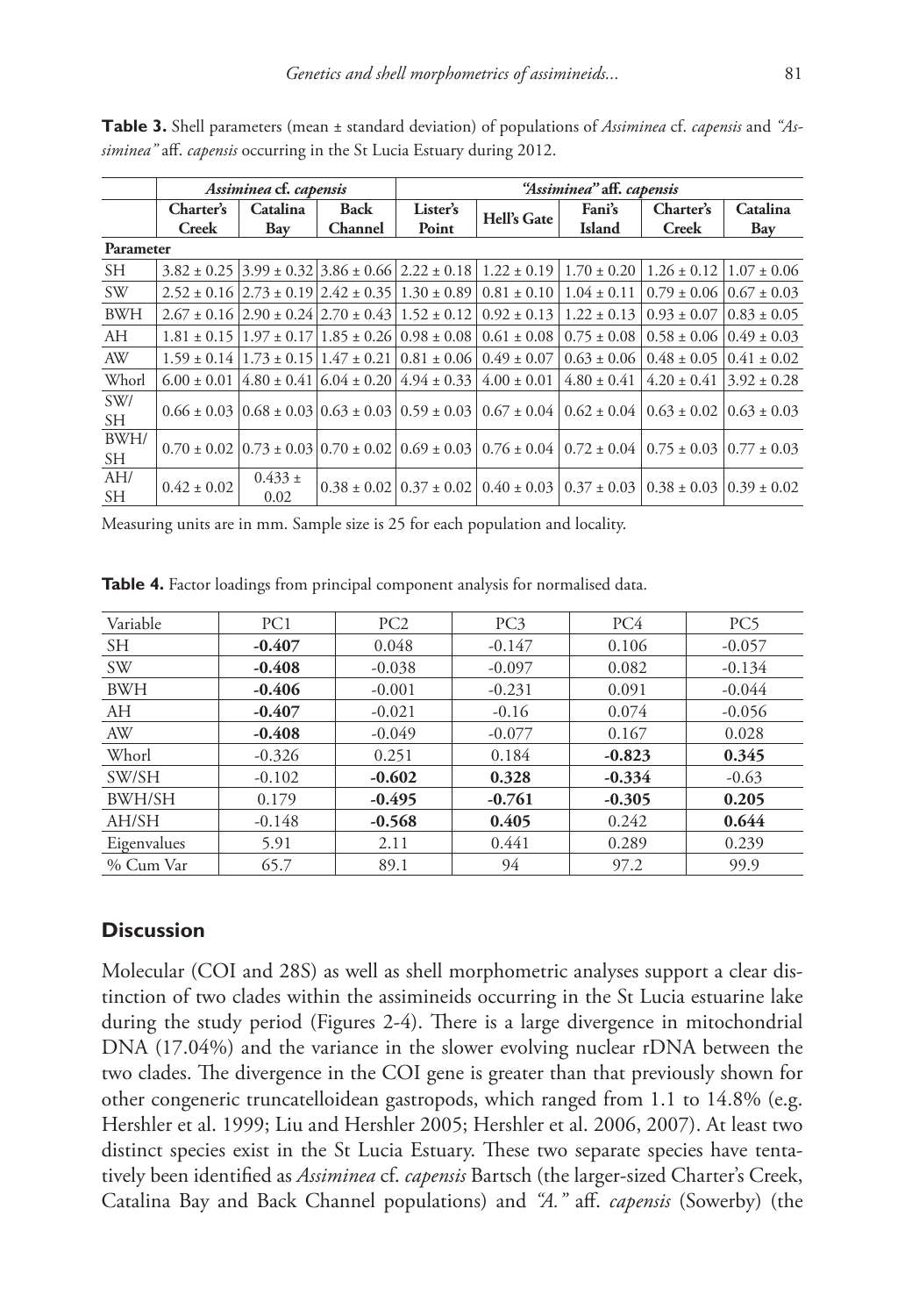

Figure 4. Plot of first two principal components of PCA for morphometric data. The cluster analysis ellipses are associated with  $P = 0.001$ .

smaller-sized Lister's Point, Hell's Gate, Fani's Island, Charter's Creek and Catalina Bay populations) (W P pers. obs.). Although on average *A.* cf. *capensis* is larger than *"A."* aff. *capensis*, both species have variable shell morphology and multivariate analyses are required to make clear distinctions based on morphometry alone (Fig. 4, Table 3). Shell size ratios (SW/SH, BWH/SH and AH/SH) are not useful to differentiate between the species (Table 3). *Assiminea* cf. *capensis* may be the taxon previously recognised as *A. ovata* and *A. bifasciata* from the St Lucia Estuary and possibly generally in South Africa (e.g. Kilburn and Rippey 1982).

Environmental conditions, salinity in particular, strongly influence the spatial and temporal distribution and overlap patterns of *A.* cf. *capensis* and *"A."* aff. *capensis* in the St Lucia Estuary. In an earlier benthic survey of St Lucia conducted by Boltt (1975), an initial sampling effort was conducted under high salinity conditions and *A. bifasciata*  (= *A.* cf. *capensis* Bartsch) was not found in False Bay. Following an extended period of freshwater input, salinity dropped from levels as high as 80 to below that of sea water. Subsequent sampling efforts demonstrated the rapid recolonisation of False Bay and North Lake by *A. bifasciata* (Boltt 1975)*.* According to the present study, *A.* cf. *capensis* was not found in the highly saline False Bay area between November 2011and February 2012 (salinity 56–92). In March 2012, high freshwater input associated with Cyclone Irina, caused salinity in False Bay to drop (to about 30) and a rapid population boom of *"A."* aff. *capensis* was recorded at the same time. Furthermore, in July 2013, both *A.* cf. *capensis* and *"A."* aff. *capensis* were found at Lister's Point. Taylor et al. (2006) suggested that *A.* cf. *capensis* take refuge in freshwater seepage areas in the South Lake under drought conditions. By acting as a constant source of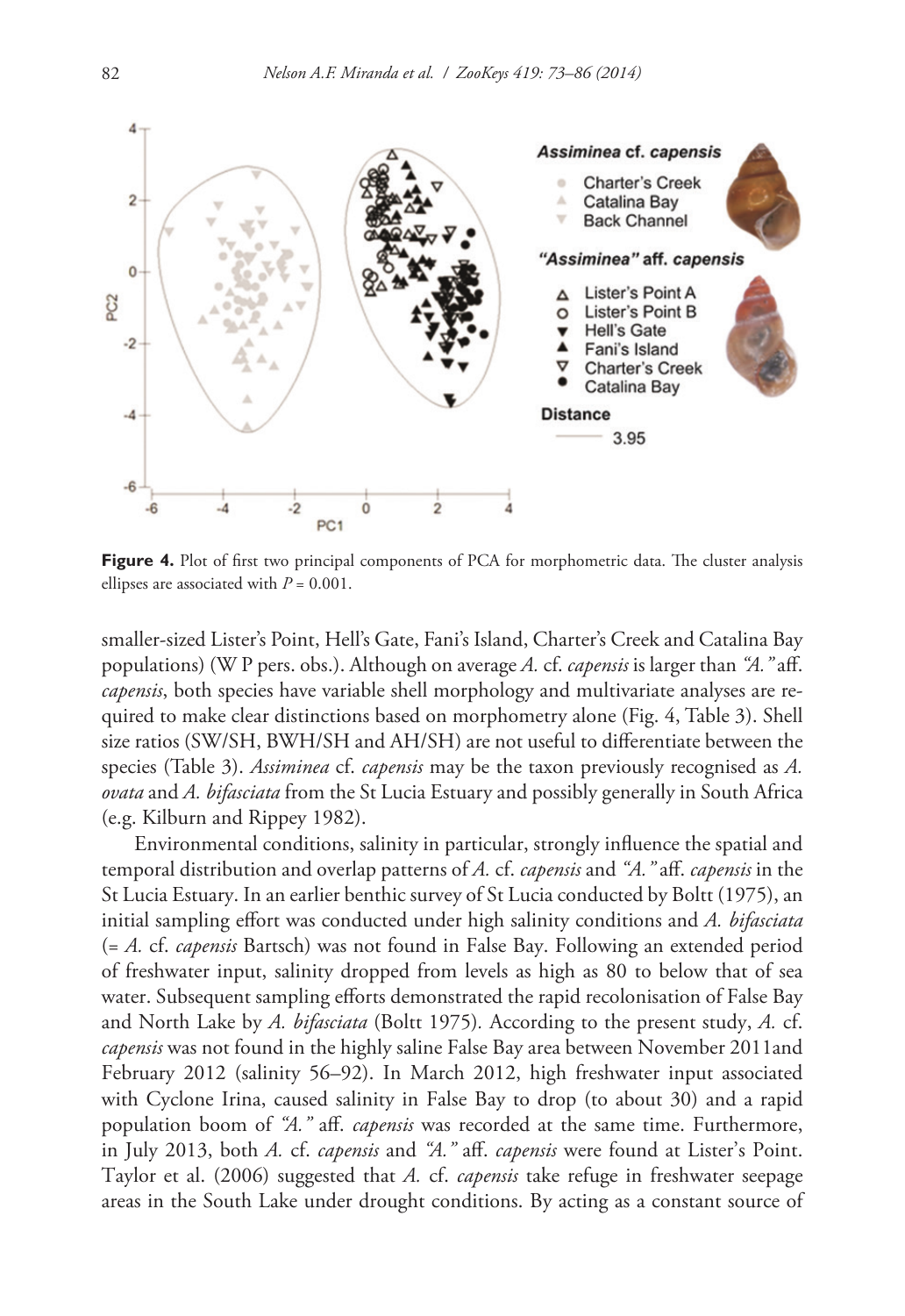freshwater, ground water plays a role in stabilising salinity and water level conditions in the South Lake (Vrdoljak and Hart 2007). It is there that both *"A."* aff. *capensis* and *A.* cf. *capensis* co-exist in Charter's Creek and at Catalina Bay. Both species can avoid desiccation and hypersaline conditions by inhabiting freshwater refugia and recolonize the system when optimal environmental conditions are re-established (as reported by Millard and Broekhuysen 1970). However, it is hypothesised that *"A."* aff. *capensis* has wider environmental tolerance limits (particularly upper salinity limits, allowing it to also persist in False Bay), compared to *A.* cf. *capensis*.

Given the morphological and ecological similarities, as well as spatial overlap displayed by *A.* cf. *capensis* and *"A."* aff. *capensis*, it is not surprising that both species have been misidentified in the past. Millard and Broekhuysen (1970) reported the presence of *A. bifasciata* in soft mudbanks and mangrove forests at salinities ranging from 8.3 to 37.6. These authors also reported an expansion of its range from South Lake in July 1964 to False Bay by January 1965, coinciding with an overall significant rise in salinity. Interestingly, they also reported the occurrence of another microgastropod, *Syncera* sp., in South Lake and False Bay at salinities ranging from 36.0 to 52.6 ("on *Zostera* and on banks"). *Syncera* Gray, 1821 is *nomen nudum* and treated as a synonym of *Assiminea* (Fukuda and Ponder 2003). Due to coincidences in terms of the general shape of the shell, the locations where specimens were found and their reported salinity range which extends to hypersaline conditions, it is likely that the species that Millard and Broekhuysen (1970) referred to as *Syncera* sp. was actually *"A."* aff. *capensis*. *"Assiminea"* aff. *capensis* has been referred to as *Coriandria durbanensis* and *A. durbanensis* in previous studies (Weerts 1993; Raw et al. 2013). However, *"A."* aff. *capensis* is of unknown relationship since the 1980s and *C. durbanensis* was even mistakenly suggested to be a member of the Hydrobiidae (Ponder and Yoo 1980). The specimens tentatively named *"A."* aff. *capensis* in the current study are assimineids but in an as yet unnamed genus. There is clearly a great need for taxonomic revision based on comparative anatomy and molecular analysis.

## **Acknowledgements**

We thank the iSimangaliso Park Authority and Ezemvelo KZN Wildlife for supporting this project. Special thanks go to R. Taylor, S. Kyle, C. Fox, and S. Mfeka for their invaluable assistance in the field. We also thank C. Schoeman for helpful advice and suggestions with the statistical analysis. Funding was provided by the National Research Foundation (NRF), The South African – Netherlands Research Programme on Alternatives in Development (SANPAD) and the World Wide Fund for Nature (WWF).This work is based on the research supported by the South African Research Chairs Initiative of the Department of Science and Technology (DST) and National Research Foundation (NRF) of South Africa. Any opinion, finding and conclusion or recommendation expressed in this material is that of the author(s) and the NRF does not accept any liability in this regard.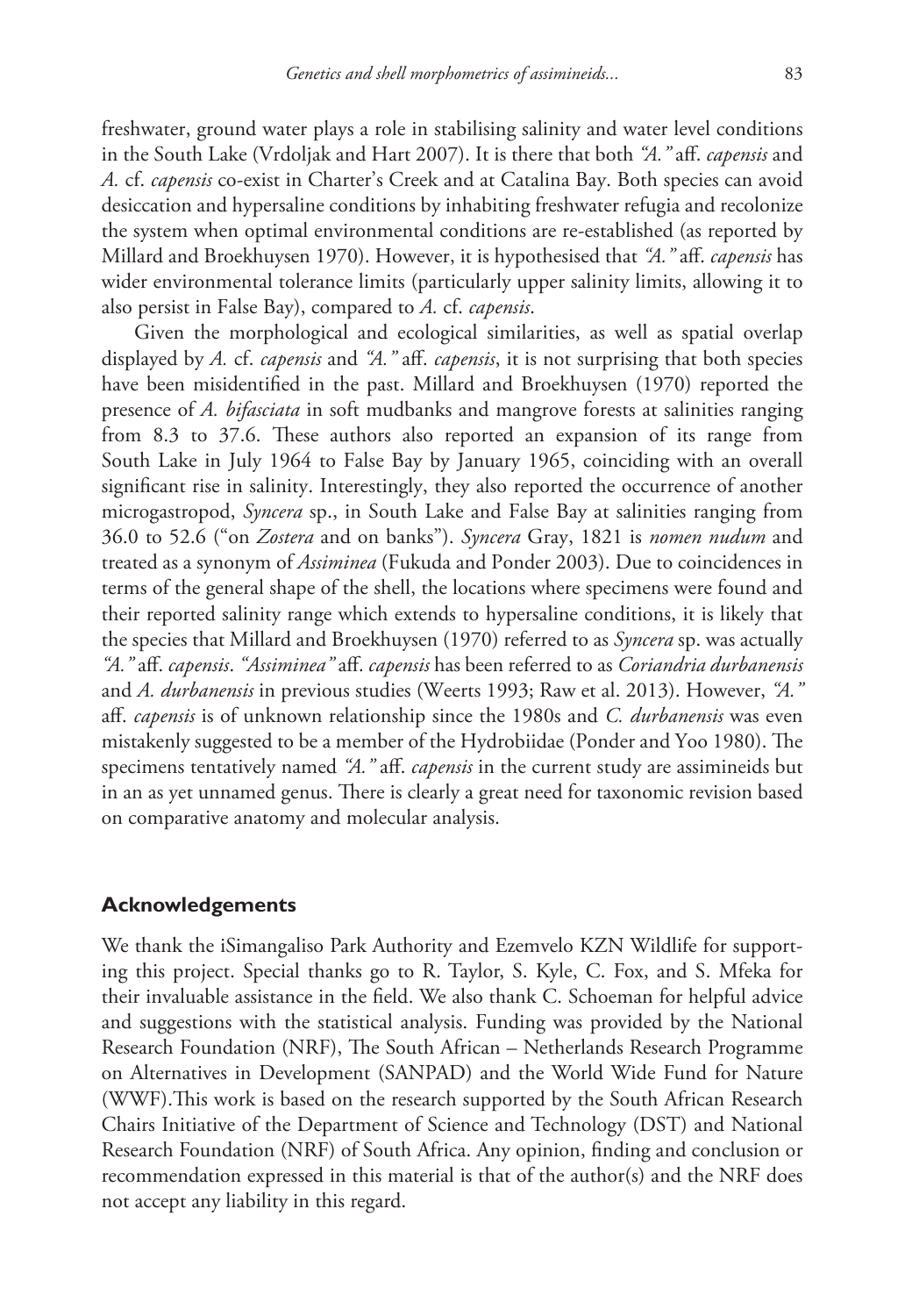#### **References**

- Abbott RT (1958) The gastropod genus *Assiminea* in the Philippines. Proceedings of the Academy of Natural Sciences of Philadelphia 110: 213–277. [pls 15–25]
- Appleton CC (2002). Mollusca. In: Day JH, de Moor I (Eds) Guides to the freshwater invertebrtes of Southern Africa*.* Water Research Commission, Gezina, 42–141.
- Barnard KH (1963) Contributions to the knowledge of South African marine Mollusca, part III : Gastropoda, Prosobranchiata, Taenioglossa. Annals of the South African Museum 47: 1–199.
- Blair D, Davis G, Wu B (2001) Evolutionary relationships between trematodes and snails emphasizing schistosomes and paragonimids. Parasitology-Cambridge 123: 229–244.
- Boltt R (1975) The benthos of some southern African lakes Part V: the recovery of the benthic fauna of St Lucia Lake following a period of excessively high salinity. Transactions of the Royal Society of South Africa 41: 295–323. [doi: 10.1080/00359197509519445](http://dx.doi.org/10.1080/00359197509519445)
- Brown DS (1994) Freshwater snails of Africa and their medical importance. Second Edition. Taylor and Francis, London.
- Carrasco NK, Perissinotto R, Nel HA (2012) Diet of selected fish species in the freshwaterdeprived St Lucia Estuary, South Africa, assessed using stable isotopes. Marine Biology Research 8: 701–714. [doi: 10.1080/17451000.2012.678855](http://dx.doi.org/10.1080/17451000.2012.678855)
- Carrasco NK, Perissinotto R (2012) Development of a Halotolerant Community in the St. Lucia Estuary (South Africa) during a Hypersaline Phase. PLoS ONE 7: e29927. [doi:](http://dx.doi.org/10.1371/journal.pone.0029927) [10.1371/journal.pone.0029927](http://dx.doi.org/10.1371/journal.pone.0029927)
- Clarke KR, Gorley RN (2001) PRIMER v5: User Manual/Tutorial. PRIMER-E: Plymouth.
- Connolly M (1939) A monographic survey of the South African non-marine Mollusca. Annals of the South African Museum 33: 1–660.
- Criscione F, Ponder WF (2013) A phylogenetic analysis of rissooidean and cingulopsoidean families (Gastropoda: Caenogastropoda). Molecular phylogenetics and evolution 66: 1075–1082. [doi: 10.1016/j.ympev.2012.11.026](http://dx.doi.org/10.1016/j.ympev.2012.11.026)
- Cyrus D (1988) Episodic events and estuaries: effects of cyclonic flushing on the benthic fauna and diet of *Solea bleekeri* (Teleostei) in Lake St Lucia on the south-eastern coast of Africa. Journal of Fish Biology 33: 1–7. [doi: 10.1111/j.1095-8649.1988.tb05552.x](http://dx.doi.org/10.1111/j.1095-8649.1988.tb05552.x)
- Cyrus D, Vivier L (2006) Status of the estuarine fish fauna in the St Lucia estuarine system, South Africa, after 30 months of mouth closure. African Journal of Aquatic Science 31: 71–81. [doi:](http://dx.doi.org/10.2989/16085910609503873) [10.2989/16085910609503873](http://dx.doi.org/10.2989/16085910609503873)
- Cyrus D, Vivier L, Jerling H (2010) Effect of hypersaline and low lake conditions on ecological functioning of St Lucia estuarine system, South Africa: An overview 2002–2008. Estuarine, Coastal and Shelf Science 86: 535–542. [doi: 10.1016/j.ecss.2009.11.015](http://dx.doi.org/10.1016/j.ecss.2009.11.015)
- Daly M, Perissinotto R, Laird M, Dyer D, Todaro A (2012) Description and ecology of a new species of *Edwardsia* de Quatrefages, 1842 (Anthozoa, Actiniaria) from the St Lucia Estuary, South Africa. Marine Biology Research 8: 233–245. [doi: 10.1080/17451000.2011.617757](http://dx.doi.org/10.1080/17451000.2011.617757)
- Day J, Millard N, Broekhuysen G (1954) The ecology of South African estuaries. Transactions of the Royal Society of South Africa 34: 129–156. [doi: 10.1080/00359195409518982](http://dx.doi.org/10.1080/00359195409518982)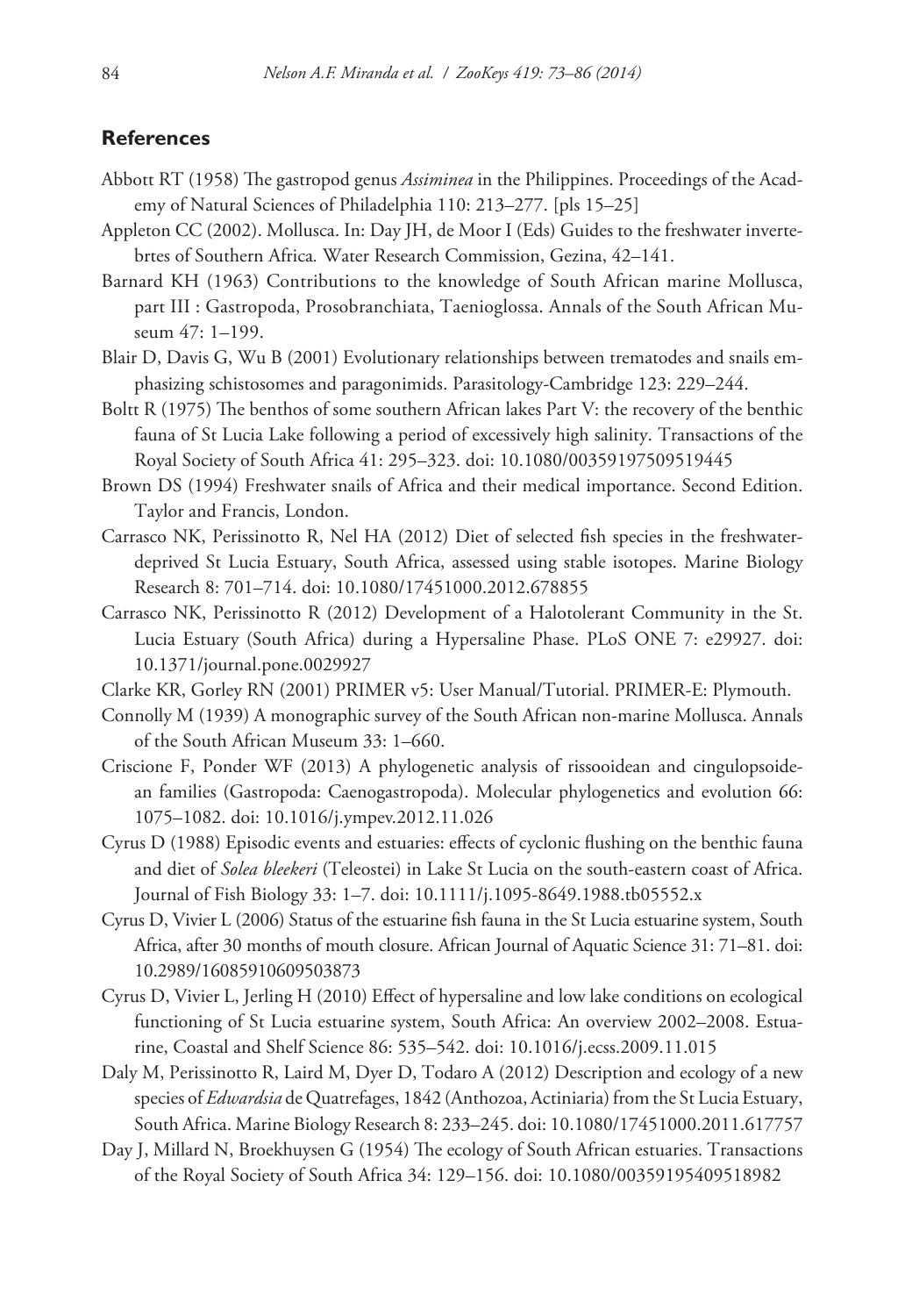- Fielding P, Forbes A, Demetriades N (1991) Chlorophyll concentrations and suspended particulate loads in St Lucia, a turbid estuary on the east coast of South Africa. South African Journal of Marine Science 11: 491–498. [doi: 10.2989/025776191784287619](http://dx.doi.org/10.2989/025776191784287619)
- Folmer O, Black M, Hoeh W, Lutz R, Vrijenhoek R (1994) DNA primers for amplification of mitochondrial cytochrome c oxidase subunit I from diverse metazoan invertebrates. Molecular marine biology and biotechnology 3: 294–299.
- Fukuda H, Ponder WF (2003) Australian freshwater assimineids, with a synopsis of the Recent genus-group taxa of the Assimineidae (Mollusca: Caenogastropoda: Rissooidea). Journal of Natural History 37: 1977–2032. [doi: 10.1080/00222930210125380](http://dx.doi.org/10.1080/00222930210125380)
- Fukuda H, Ponder WF (2005) A revision of the Australian taxa previously attributed to *Assiminea buccinoides* (Quoy & Gaimard) and *Assiminea tasmanica* Tenison-Woods (Mollusca: Gastropoda: Caenogastropoda: Assimineidae). Invertebrate Systematics 19: 325–360. [doi: 10.1071/IS04009](http://dx.doi.org/10.1071/IS04009)
- Fukuda H, Ponder WF (2006) *Conassiminea*, a new genus of the Assimineidae (Caenogastropoda: Rissooidea) from Southeastern Australia. Journal of molluscan studies 72: 39–52. [doi: 10.1093/mollus/eyi053](http://dx.doi.org/10.1093/mollus/eyi053)
- Hall TA (1999) BioEdit: a user-friendly biological sequence alignment editor and analysis program for Windows 95/98/NT. Nucleic Acids Symposium Series 41: 95–98.
- Hershler R, Liu HP, Mulvey M (1999) Phylogenetic Relationships within the Aquatic Snail Genus Tryonia: Implications for Biogeography of the North American Southwest. Molecular Phylogenetics and Evolution 13: 377–391. [doi: 10.1006/mpev.1999.0659](http://dx.doi.org/10.1006/mpev.1999.0659)
- Hershler R, Liu HP, Frest TJ, Johannes EJ, Clark WH (2006) Genetic structure of the western North American aquatic gastropod genus *Taylorconcha* and description of a second species. Journal of molluscan studies 72: 167–177. [doi: 10.1093/mollus/eyi066](http://dx.doi.org/10.1093/mollus/eyi066)
- Hershler R, Liu HP, Lang B (2007) Genetic and morphologic variation of the Pecos assiminea, an endangered mollusk of the Rio Grande region, United States and Mexico (Caenogastropoda: Rissooidea: Assimineidae). Hydrobiologia 579: 317–335. [doi: 10.1007/s10750-](http://dx.doi.org/10.1007/s10750-006-0473-9) [006-0473-9](http://dx.doi.org/10.1007/s10750-006-0473-9)
- Huelsenbeck JP, Ronquist F (2001) MRBAYES: Bayesian inference of phylogenetic trees. Bioinformatics 17: 754–755. [doi: 10.1093/bioinformatics/17.8.754](http://dx.doi.org/10.1093/bioinformatics/17.8.754)
- Kilburn RN, Rippey E (1982) Sea Shells of Southern Africa. Macmillan South Africa, Johannesburg.
- Liu H-P, Hershler R (2005) Molecular systematics and radiation of western North American nymphophiline gastropods. Molecular Phylogenetics and Evolution 34: 284–298. [doi:](http://dx.doi.org/10.1016/j.ympev.2004.09.013) [10.1016/j.ympev.2004.09.013](http://dx.doi.org/10.1016/j.ympev.2004.09.013)
- MacKay F, Cyrus D, Russell KL (2010) Macrobenthic invertebrate responses to prolonged drought in South Africa's largest estuarine lake complex. Estuarine, Coastal and Shelf Science 86: 553–567. [doi: 10.1016/j.ecss.2009.11.011](http://dx.doi.org/10.1016/j.ecss.2009.11.011)
- Millard NAH, Broekhuysen GJ (1970) The ecology of South African estuaries. Part X: St Lucia: a second report. Zoologica Africana 5: 277–307.
- Miranda NAF, Perissinotto R, Appleton CC (2010) Salinity and temperature tolerance of the invasive freshwater gastropod *Tarebia granifera*. South African Journal of Science 106: 01–07.